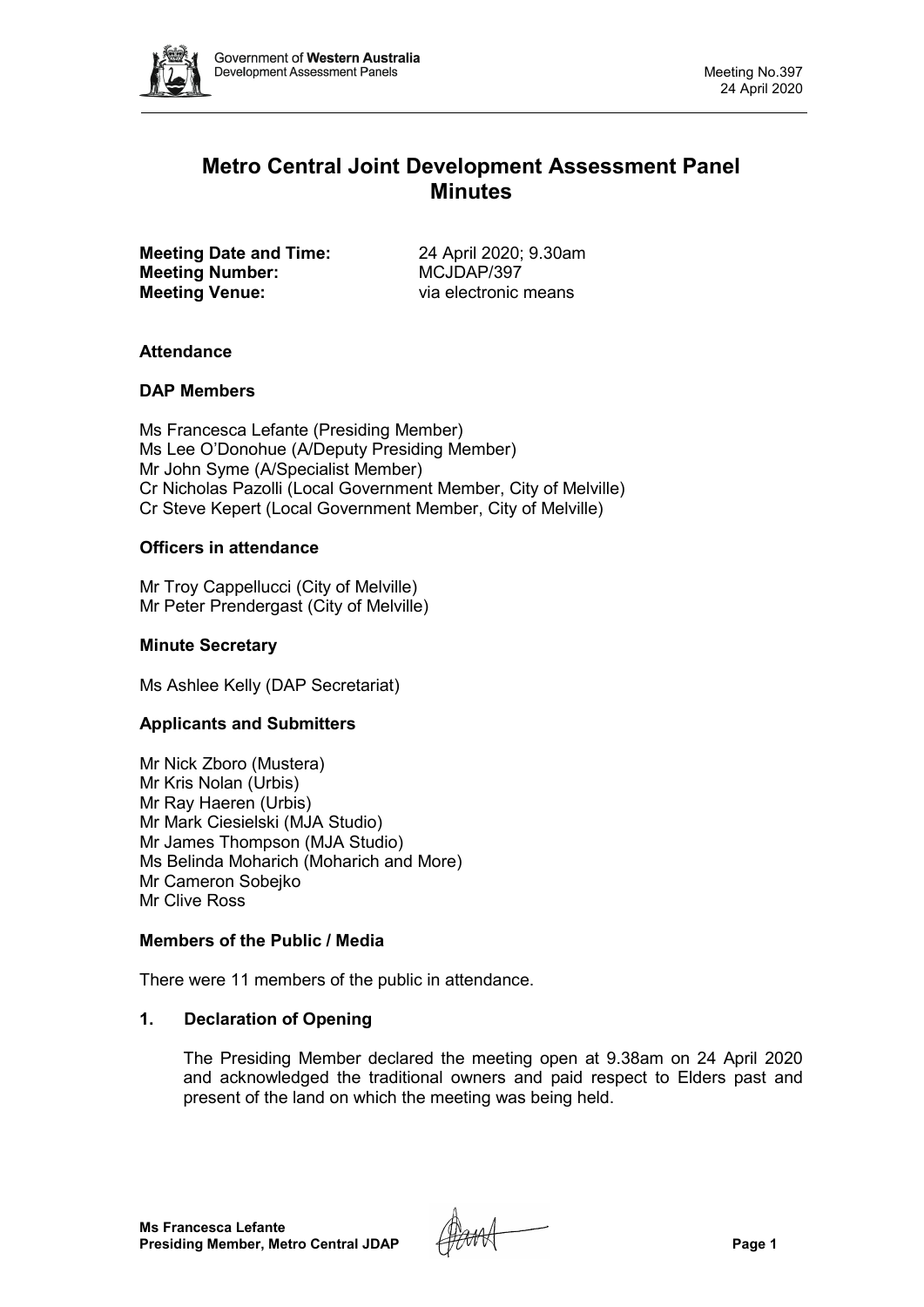

Due to the conflict of interest of the Presiding Member and the conflict of interest of the Deputy Presiding Member, Ms Francesca Lefante has been appointed as Presiding Member for this meeting in accordance with regulation 27(3A) of the *Planning and Development (Development Assessment Panel) Regulations 2011*.

The Presiding Member announced the meeting would be run in accordance with the DAP Standing Orders 2017 under the *Planning and Development (Development Assessment Panels) Regulations 2011*.

The Presiding Member advised that in accordance with Section 5.16 of the DAP Standing Orders 2017 which states *'A person must not use any electronic, visual or audio recording device or instrument to record the proceedings of the DAP meeting unless the Presiding Member has given permission to do so.',* the meeting would not be recorded.

In response to the COVID-19 situation, this meeting was convened via teleconference. Members were reminded to announce their name and title prior to speaking.

## **2. Apologies**

Ms Megan Adair (Presiding Member) Ms Rachel Chapman (Deputy Presiding Member) Cr Matthew Woodall (Local Government Member, City of Melville)

#### **3. Members on Leave of Absence**

Nil

## **4. Noting of Minutes**

DAP members noted that signed minutes of previous meetings are available on the [DAP website.](https://www.dplh.wa.gov.au/about/development-assessment-panels/daps-agendas-and-minutes)

#### **5. Declaration of Due Consideration**

All members declared that they had duly considered the documents.

#### **6. Disclosure of Interests**

DAP Member, Ms Rachel Chapman, declared an impartiality interest in item 10.1. Ms Rachel Chapman is a director and shareholder of Taylor Burrell Barnett who have been commissioned by the City of Melville to prepare a LPP relating to Bonus Building Height in the Canning Bridge Activity Centre Plan. The subject land is within the study area.

In accordance with section 6.2 and 6.3 of the DAP Standing Orders 2017, the Presiding Member, Ms Megan Adair, determined that the member listed above, who had disclosed an impartiality interest, was not permitted to participate in the discussion and voting on the item.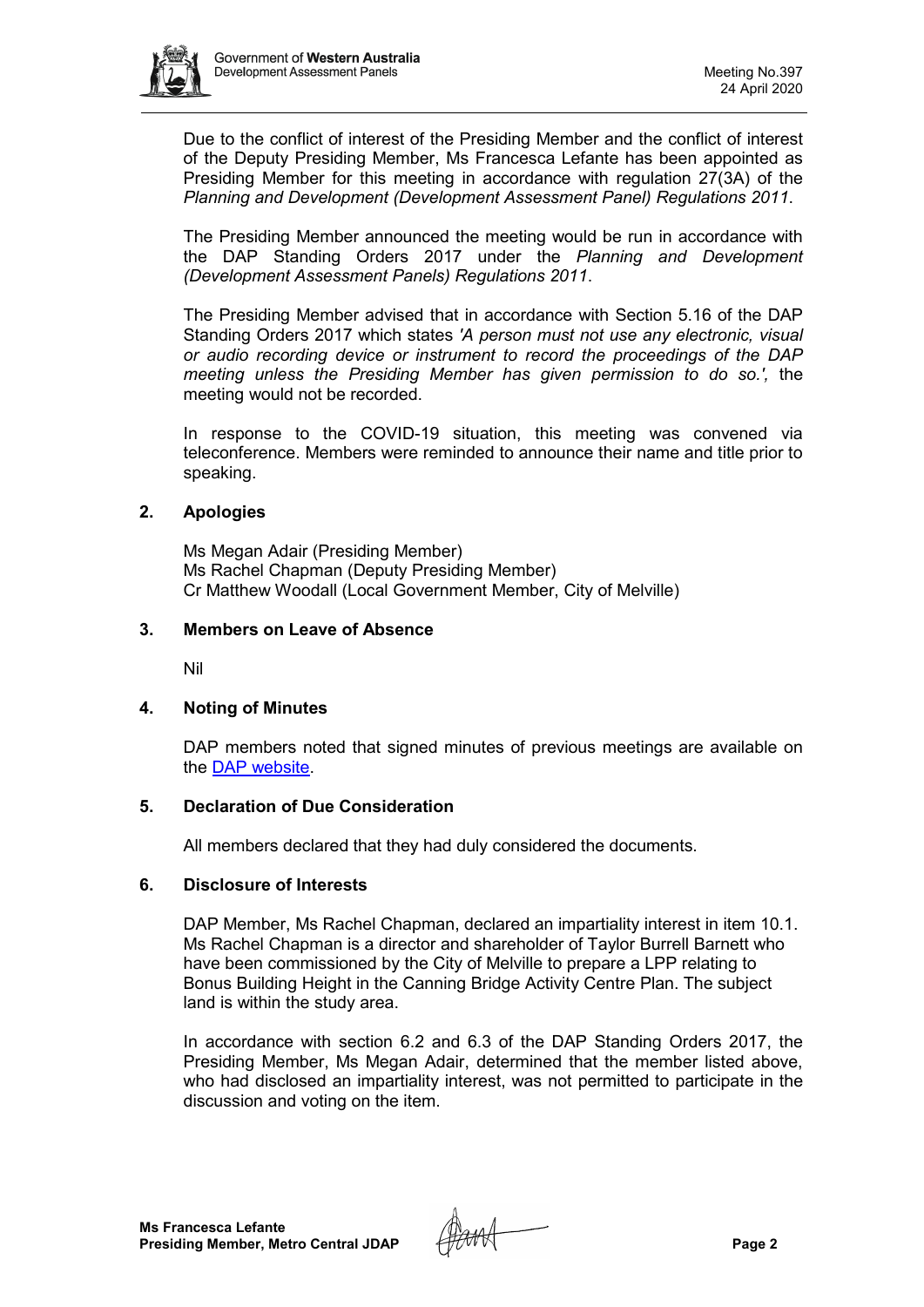

DAP Member, Ms Megan Adair, declared an impartiality interest in item 10.1. Ms Megan Adair is a member of the SPC that considered an amendment by City of Melville to the Canning Bridge Activity Centre Plan. The amendment directly affects this subject property.

In accordance with section 6.2 and 6.3 of the DAP Standing Orders 2017, the A/Deputy Presiding Member determined that the member listed above, who had disclosed an impartiality interest, was not permitted to participate in the discussion and voting on the item.

In accordance with section 2.4.9 of the DAP Code of Conduct 2017, DAP Member, Cr Nicholas Pazolli, declared that he participated in a prior Council meeting in relation to the application at item 10.1. However, under section 2.1.2 of the DAP Code of Conduct 2017, Cr Nicholas Pazolli acknowledged that he is not bound by any previous decision or resolution of the local government and undertakes to exercise independent judgment in relation to any DAP application before him, which will be considered on its planning merits.

In accordance with Section 2.4 of the DAP Code of Conduct 2017, DAP members had been invited to participate in a history briefing from the Presiding Member for the application at Item 8.1 prior to the DAP Meeting.

# **7. Deputations and Presentations**

- **7.1** Mr Cameron Sobejko addressed the DAP against the application at Item 10.1 and responded to questions from the panel.
- **7.2** Mr Clive Ross addressed the DAP against the application at Item 10.1 and responded to questions from the panel.
- **7.3** Mr James Thompson (MJA Studios) addressed the DAP in support the application at Item 101 and responded to questions from the panel.
- **7.4** Mr Ray Haeren (Urbis) addressed the DAP in support the application at Item 101 and responded to questions from the panel.
- **7.5** Ms Belinda Moharich (Moharich and More) addressed the DAP in support the application at Item 101 and responded to questions from the panel.
- **7.6** The City of Melville Officers addressed the DAP in relation to the application at Item 10.1 and responded to questions from the panel.

## **8. Form 1 – Responsible Authority Reports – DAP Applications**

Nil

**9. Form 2 – Responsible Authority Reports – Amending or cancelling DAP development approval**

Nil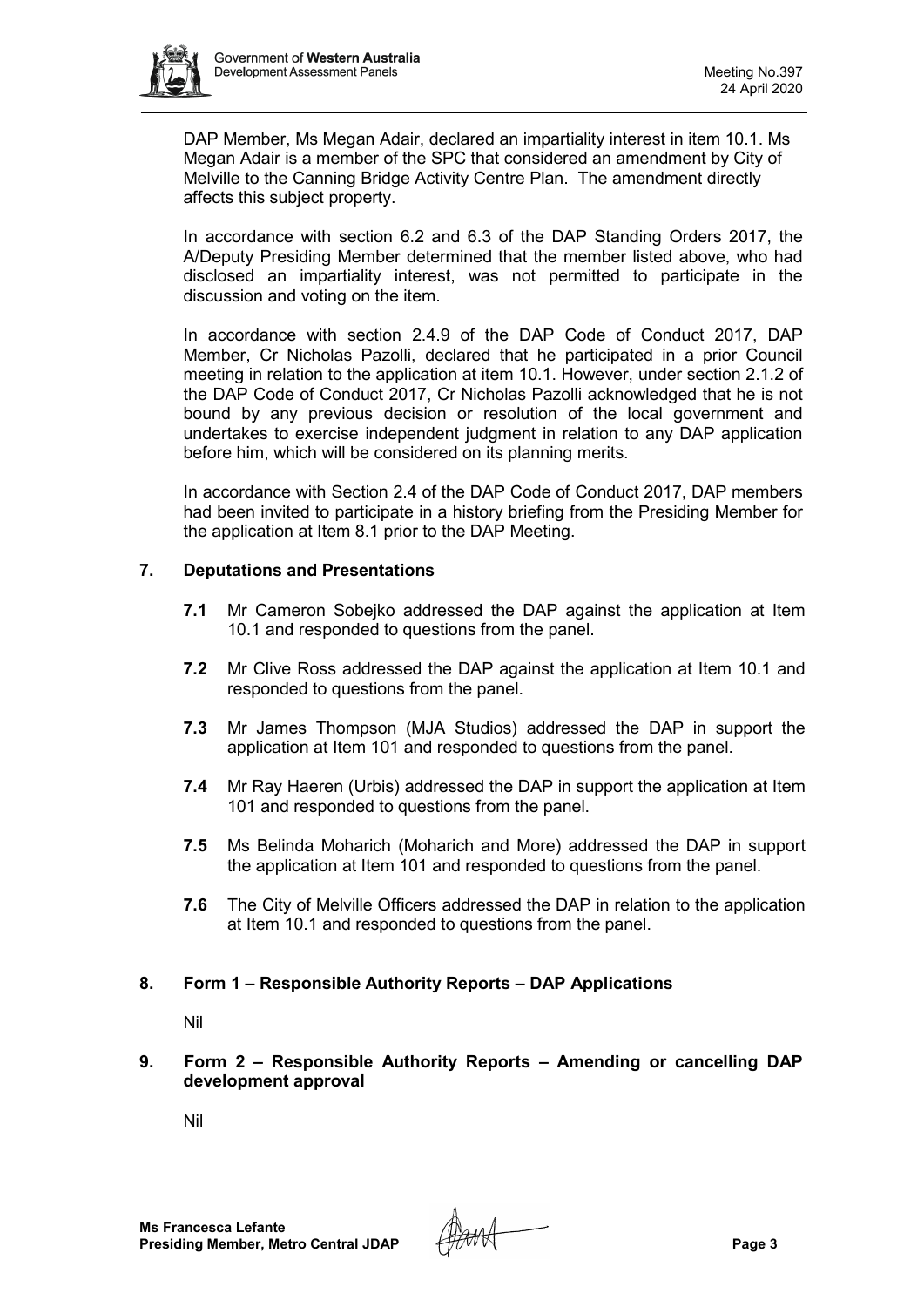

### **10. Appeals to the State Administrative Tribunal**

|  | <b>10.1</b> Property Location: | Nos. 10, 12 & 14 (Lots 311, 800 & 801) Forbes |
|--|--------------------------------|-----------------------------------------------|
|  |                                | Road and Nos. 40A, 40B & 40C (Lots 802, 803 & |
|  |                                | 804) Kishorn Road, Applecross                 |
|  | Development Description:       | 13 Storey Mixed-Use Development comprising    |
|  |                                | 57 Multiple Dwellings and 6 Non-Residential   |
|  |                                | tenancies including 3 Commercial tenancies, a |
|  |                                | Café/Restaurant, a Co-Working Space and       |
|  |                                | <b>Community Centre)</b>                      |
|  | Applicant:                     | <b>McDonald Jones Architects</b>              |
|  | Owner:                         | Applecross Land Holdings Pty Ltd              |
|  | Responsible Authority:         | City of Melville                              |
|  | DAP File No:                   | DAP/18/01534                                  |

### **REPORT RECOMMENDATION**

**Moved by:** Ms Lee O'Donohue **Seconded by:** Mr John Syme

That the Metro Central Joint Development Assessment Panel (JDAP), pursuant to Section 31 of the *State Administrative Tribunal Act 2004* in respect of SAT application DR 59 of 2019, resolves to:

**Reconsider** its decision dated 30 October 2019 and **approve** DAP Application reference DAP/18/01534 and accompanying plans dated 12 March 2020 in accordance with Clause 68 of the *Planning and Development (Local Planning Schemes) Regulations 2015* and the provisions of the City of Melville Local Planning Scheme No. 6, subject to the following conditions:

#### **Conditions**

- 1. The development the subject of this approval must comply with the approved plans at all times unless otherwise approved in writing by the City of Melville or the Joint Development Assessment Panel.
- 2. Any development and works within Planning Control Area 117 Canning Highway between Riseley Street and Henley Street, does not form part of this approval.
- 3. All stormwater generated on site is to be retained on site.
- 4. Prior to the commencement of development, Lots 311, 800 & 801 Forbes Road and Lots 802, 803 & 804 Kishorn Road, Applecross, shall be amalgamated and a new certificate of title obtained for the amalgamated lots.
- 5. Prior to the initial occupation of the development, all vehicle and bicycle parking bays, manoeuvring areas and points of ingress and egress shall be provided in accordance with the approved plans, to the satisfaction of the City and shall be retained for the life of the development.
- 6. Prior to the initial occupation of the development, all unused crossover(s) shall be removed and the kerbing and road verge reinstated at the owners cost to the satisfaction of the City.

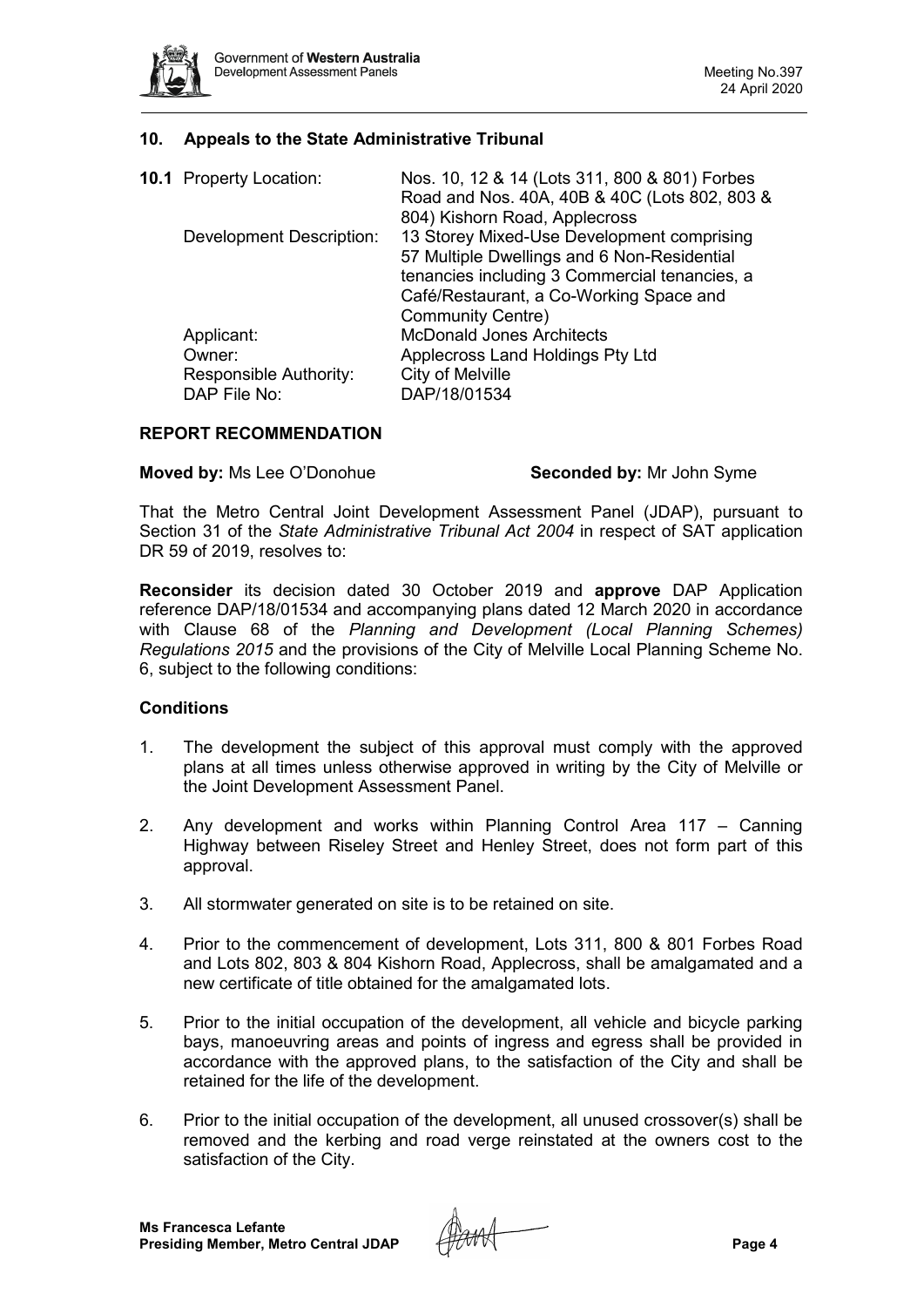

- 7. The development shall be serviced by a concrete vehicle crossover with a maximum width of 6m and located a minimum of 2m away from the outside of the trunk of any street tree. The crossover is to be constructed prior to the initial occupation of the development in accordance with the City's specifications, to the satisfaction of the City.
- 8. Any roof mounted or freestanding plant or equipment shall be located and/or screened so as not to be visible from the surrounding street(s) or other buildings to the satisfaction of the City.
- 9. Prior to the commencement of development, details of the exterior colours, materials and finishes are to be submitted to and approved in writing by the City. The development shall thereafter be constructed in accordance with those approved details.
- 10. In accordance with City of Melville Local Planning Policy *LPP 2.1 - Non-*Residential *Development*, the removal of, or permanent covering of shopfront windows and openings and the use of reflective or heavily tinted glazing at ground floor level is not permitted.
- 11. Prior to the commencement of development, a Landscape Management Plan shall be submitted to and approved in writing by the City. This document shall incorporate but not be limited to the following:
	- (a) Details with regard to access and maintenance;
	- (b) The location, number and type of proposed plants;
	- (c) Description of the planting method and likely plant replacement regime; and
	- (d) Details of roles and responsibilities for ongoing maintenance.
- 12. Prior to the commencement of development, a detailed landscaping, civil and reticulation plans for the subject site and road verges, including the proposed set down/pick up bay and footpaths adjacent to the site shall be submitted to and approved in writing by the City. The landscaping plan is to include details of (but not limited to):
	- (a) The location, number and type of proposed trees and shrubs including planter size and planting density;
	- (b) Any lawns to be established;
	- (c) Any existing vegetation and/or landscaped areas to be retained; and
	- (d) Any verge treatments.

The approved landscaping and reticulation plan shall be fully implemented within the first available planting season after the initial occupation of the development and maintained thereafter for the life of the development, to the satisfaction of the City. Any species which fail to establish within the first two planting seasons following implementation shall be replaced in accordance with the City's requirements.

Having regard to condition 2 any proposed landscaping works within the PC117 may require separate development approval from the Department of Planning Lands and Heritage prior to commencement.

13. The development shall operate in accordance with the recommendations set out in the Acoustic Report by Floth dated 5 September 2018 to the satisfaction of the City.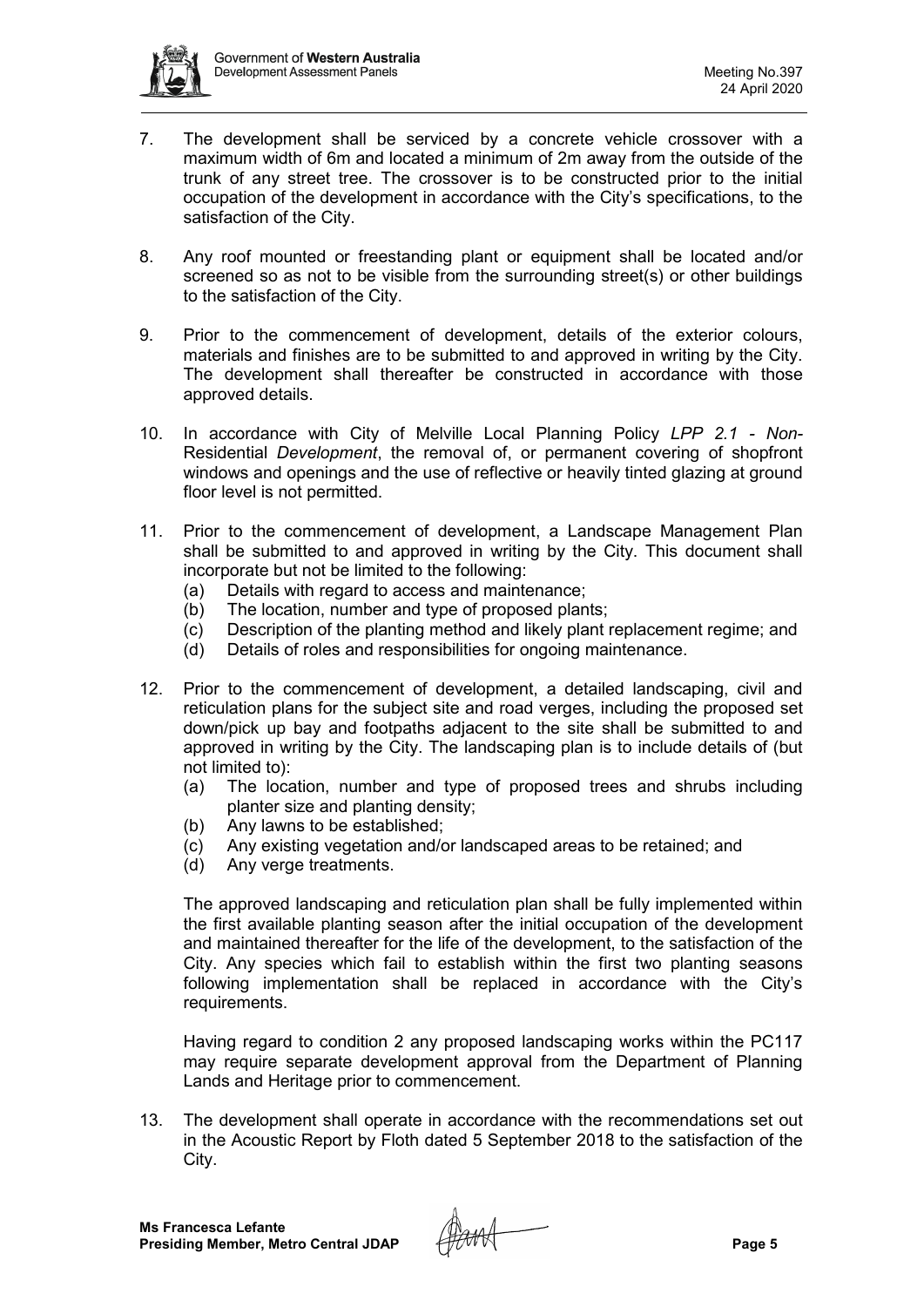

- 14. Prior to the initial occupation of the development, a revised Waste Management Plan shall be submitted to and approved in writing by the City. The Waste Management Plan shall be prepared in accordance with the revised Local Planning Policy LPP1.3 Waste and recyclables collection for multiple dwellings, mixed use development and non-residential development. An amended application for Development Approval may be required. Once occupied, the development shall operate in accordance with the approved Waste Management Plan, to the ongoing satisfaction of the City.
- 15. Prior to the commencement of development and in accordance with Local Planning Policy *LPP1.4 Provision of Art in Development Proposals* and Element 17 of the Canning Bridge Activity Centre Plan, a public art proposal shall be submitted to and approved in writing by the City in consultation with the City's Public Art Panel. Once approved, the public art shall be installed prior to the initial occupation of the development and thereafter be maintained for the life of the development to the satisfaction of the City. Alternatively, the public art contribution may be satisfied by a cash-in-lieu payment at the same rate, made prior to the commencement of works.
- 16. Temporary structures, such as prefabricated or demountable offices, portable toilets and skip bins necessary to facilitate storage, administration and construction activities are permitted to be installed within the property boundaries of the subject site(s) for the duration of the construction period. These structures are to be located so not to obstruct vehicle sight lines of the subject site, the adjacent road network or of adjoining properties to the satisfaction of the City and are to be removed prior to initial occupation of the development.
- 17. No less than 30 days prior to the commencement of development, a Construction Management Plan shall be prepared and provided to the City for consideration and approval. The Construction Management Plan shall detail how the construction of the development will be managed, and shall include, but not be limited to, the following:
	- public safety and site security;
	- hours of operation;
	- noise and vibration controls:
	- air and dust management;
	- stormwater, groundwater and sediment control;
	- waste and material disposal;
	- Traffic Management Plans prepared by an accredited personnel for the various phases of the construction, including any proposed road closures;
	- the parking arrangements for contractors and sub-contractors;
	- on-site delivery times and access arrangements;
	- the storage of materials and equipment on site (no storage of materials on the verge will be permitted); and
	- any other matters likely to impact upon the surrounding properties or road reserve.

Once approved, the development is to be constructed in accordance with the Construction Management Plan to the satisfaction of the City.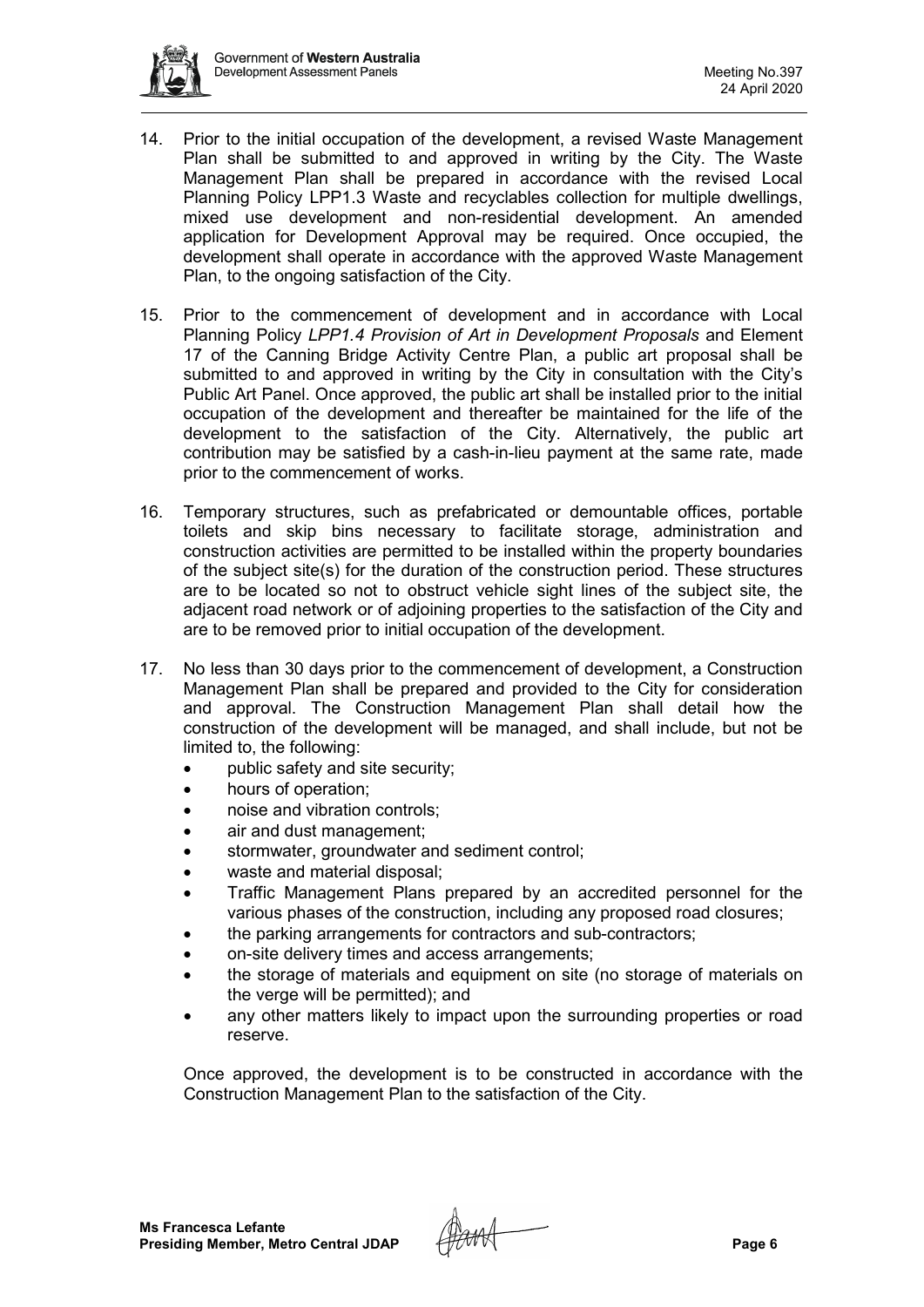

- 18. Lighting is to be provided to all car parking areas and the exterior entrances to all buildings in accordance with Australian Standard AS 1158.3.1 (Cat. P). All external lighting shall be provided such that the light source does not compromise safety and/or amenity.
- 19. Prior to the commencement of development, the street trees to be retained within the verge are to be protected through the installation of a Tree Protection Zone (TPZ). Each TPZ is to be installed as per Australian Standard AS4970-2009 and in accordance with the following criteria to the satisfaction of the City:
	- A free-standing mesh fence erected around each street tree with a minimum height of 1.8m and a 2m minimum radius measured from the outside of the trunk of each tree.
	- If an approved crossover, front fence, footpath, road or similar is located within the 2m radius, the TPZ fencing shall be amended to be the minimum distance necessary to allow the works to be completed.
	- Fixed signs are to be provided on all visible sides of the TPZ fencing clearly stating 'Tree Protection Zone – No Entry'.
	- The following actions shall not be undertaken within any TPZ:
		- Storage of materials, equipment fuel, oil dumps or chemicals<br>- Servicing and refuelling of equipment and vehicles
		- Servicing and refuelling of equipment and vehicles
		- Attachment of any device to any tree (including signage, temporary service wires, nails, screws, winches or any other fixing device)
		- Open-cut trenching or excavation works (whether or not for laying of services)
		- Changes to the natural ground level of the verge
		- Location of any temporary buildings including portable toilets
		- The unauthorised entry by any person, vehicle or machinery
	- No unauthorised pruning of the canopy or roots of any Street Tree is permissible under the City of Melville's Street Tree Policy CP-029. Pruning may only be undertaken by the City's approved contractors following a written submission to and approval by the City.

Once erected to the required standard, the TPZ shall be maintained in good condition to the satisfaction of the City and may only be removed upon completion of the construction phase.

- 20. Prior to the initial occupation of the development, all parking bays, manoeuvring areas, driveways and points of ingress and egress shall be provided in accordance with the approved plans to the satisfaction of the City. The bays shall thereafter be retained for the life of the development.
- 21. Prior to the commencement of development, a Management Plan for the control of deliveries to and from the site shall be submitted to and approved in writing by the City. The Management Plan shall be prepared to ensure that all service vehicles entering and exiting the site do so in forward motion. The development shall operate in accordance with the approved Management Plan for the lifetime of the development to the satisfaction of the City.
- 22. Prior to the commencement of development, a Road Safety Audit shall be submitted to and approved in writing by the City in accordance with the City's Road Safety Audit Policy. Recommendations of the RSA to be incorporated into the design to the satisfaction of the City.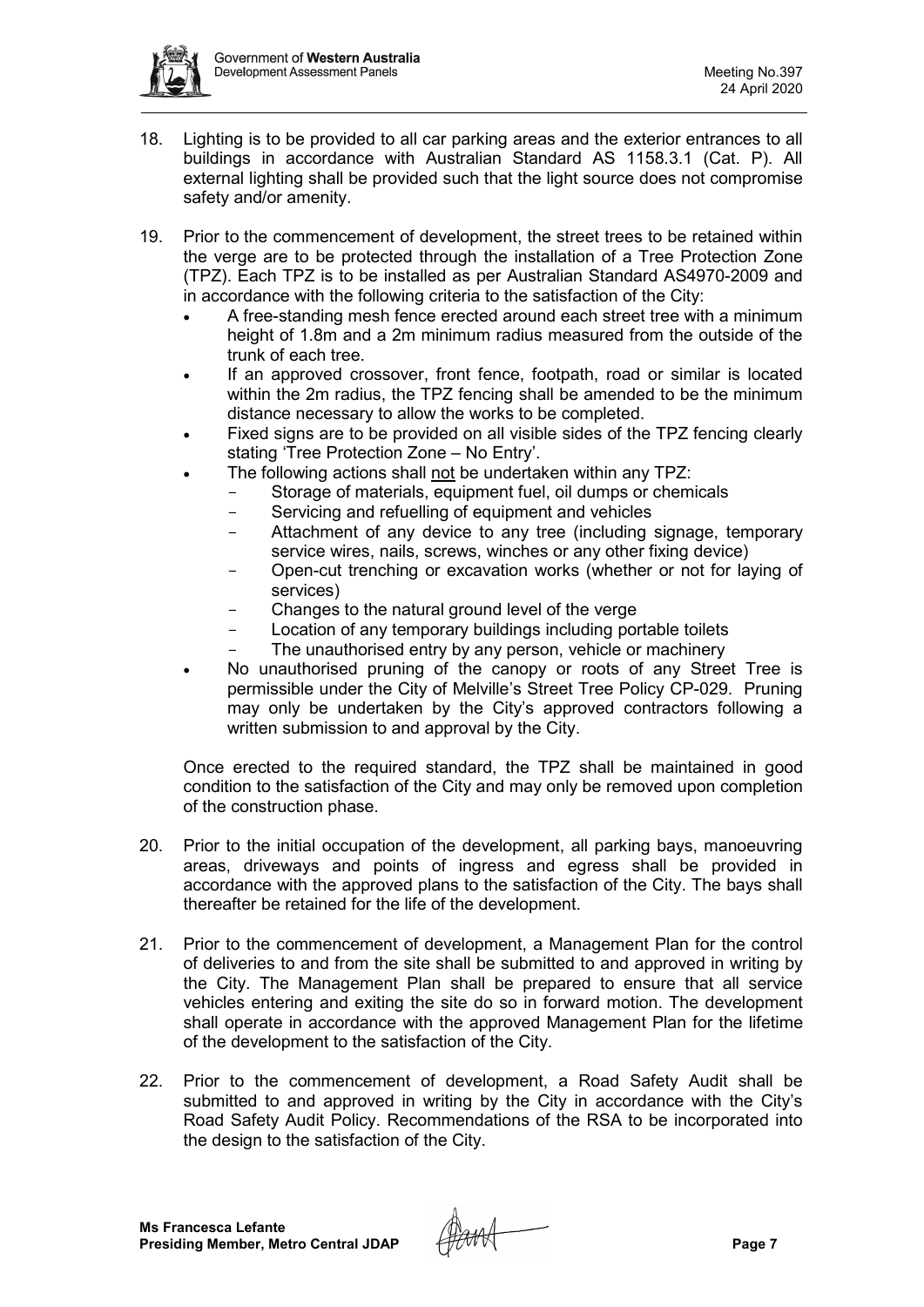

- 23. Where a driveway meets the street, walls or fencing within sight line areas are to meet the requirements contained under clause 5 of Local Planning Policy LPP3.1 Residential Development, to the satisfaction of the City.
- 24. Prior to the commencement of development, detailed drawings shall be provided to and approved by the City, in relation to the proposed streetscape improvements not within Planning Control Area 117, including street furniture and landscaping.
- 25. Prior to the occupation of development, a signage strategy shall be submitted to and approved in writing by the City. The strategy shall demonstrate how the future signage requirements for all uses are to be accommodated. Once approved, the signage strategy will inform the future assessment of applications for signage on the development.
- 26. Prior to the commencement of development, a way-finding strategy shall be submitted to and approved in writing by the City. The approved strategy shall be implemented prior to initial occupation.
- 27. Prior to commencement of the development, detailed fit out plans for the proposed community centre shall be submitted to and approved in writing by the City.
- 28. Subject to the other conditions of this approval, the community benefit items described by Advice Note (1), and as shown on the plans hereby approved must be provided and maintained throughout the life of the development by the owner (from time to time) of the land at Lots 311, 800 and 1061 (Nos. 10, 12 & 14) Forbes Road and Lots 802, 803 & 804 (Nos. 40A, 40B & 40C) Kishorn Road, Applecross. The obligation on the owner to maintain the community benefits will continue notwithstanding the Land may be subsequently subject to a strata title or other form of subdivision.
- 29. In order to secure the provision and ongoing maintenance of the community benefits, the owner of the Land must enter into a deed with the City of Melville (City). The deed:
	- (a) must be signed by the owner before any use authorised by this approval is commenced;
	- (b) is to be prepared by the City's solicitors on the City's instructions at the owner's cost;
	- (c) allow where necessary for an absolute caveat to be lodged in favour of the City against the certificates of title;
	- (d) shall make provision for the matters described in the following conditions; and
	- (e) shall include other provisions necessary or convenient for the purpose of ensuring the community benefits are provided, managed and maintained.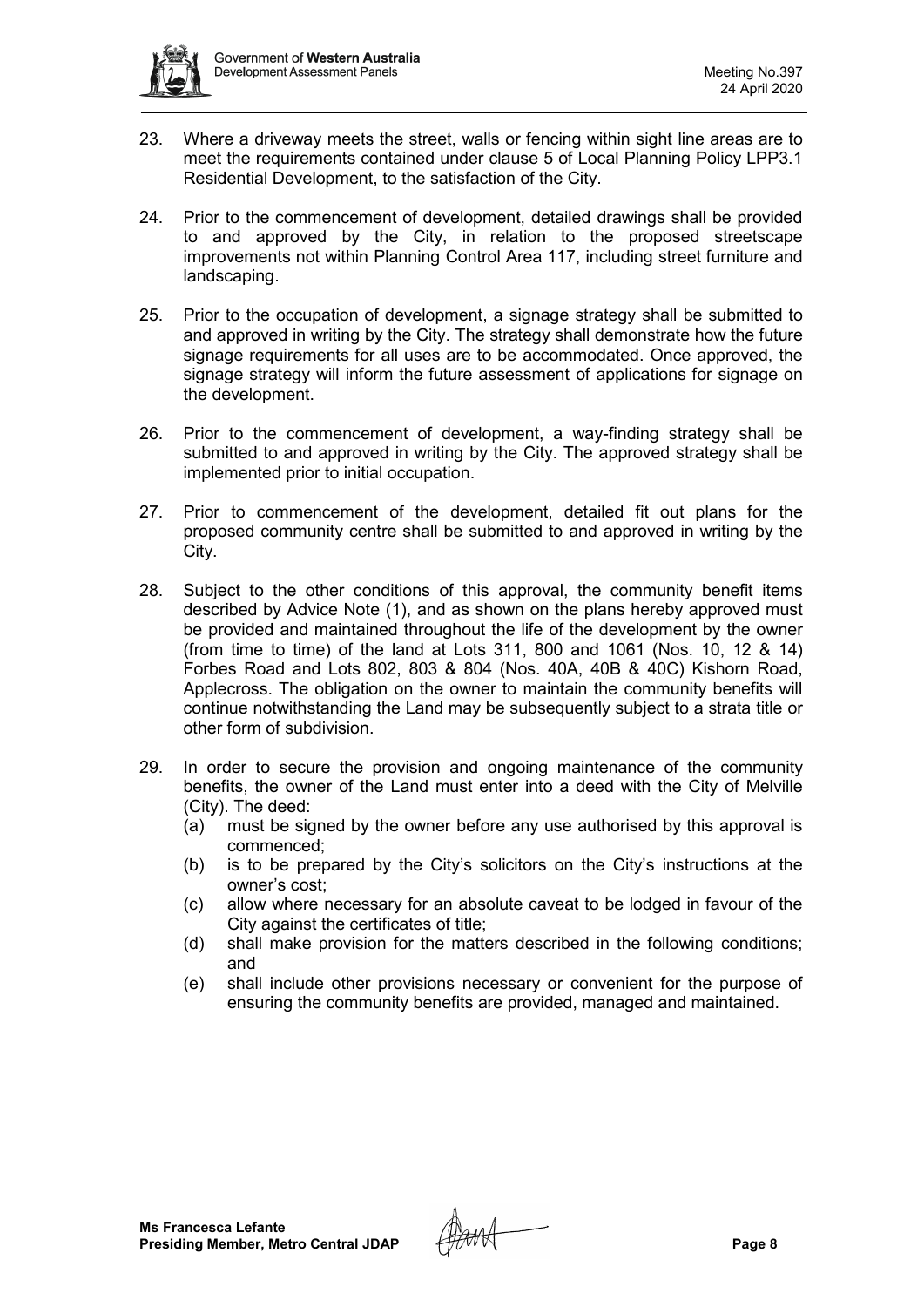- 30. The deed required by the proceeding condition shall include provisions which address:
	- (a) the provision of the landscape treatments and end of trip facilities prior to the occupation of the development, and for those community benefits to thereafter be maintained to a standard satisfactory to the City by the owner (and future owners) for the life of the development. This may include (without limitation) the provision of lighting, signage, painting and/or marking out and, if required by the City, the requirement for the owner to obtain and maintain adequate public liability insurance and to indemnify the City against any claim connected with the use of these areas;
	- (b) the obligation for the owner, in the event the Land is the subject of a strata / survey strata subdivision, to ensure that the strata company adopts a bylaw by way of a management statement under section 5C of the Strata Titles Act, which provides for the strata company to be responsible for the ongoing maintenance of the community benefits, and for the public to be able to access and use any of the community benefits which are located on common property; and
	- (c) the need for the management statement required by the preceding paragraph to be expressed to require the consent of the City to any amendment or repeal of the management statement, pursuant to section 42(2d) of the Strata Titles Act.
- 31. In addition to the provisions in the preceding conditions, the deed between the owner and the City shall include provisions addressing the following matters relating to the provision, management and maintenance of the community benefit spaces as described in Advice Note (1) of this approval, and as outlined in the approved plans:
	- (a) the community centre and co-working space areas may only be used for the purposes described in the development application, or for another purpose approved by the City which (in its absolute discretion) provides a similar or alternative adequate community benefit;
	- (b) the community centre and co-working space areas may not be used or tenanted without the prior approval of the City;
	- (c) in the event the Land is the subject of a strata / survey strata subdivision that creates separate lots for the community facilities areas, a notification pursuant to section 70A of the Transfer of Land Act shall be registered against the certificate/s of title which describes the limitation on the use of those lots in terms satisfactory to the City;
	- (d) the requirement for the owner to use best endeavours to ensure that the community benefit spaces detailed by Advice Note 1 are always used during business hours for a community purpose approved by the City, and not left vacant or inoperative;
	- (e) that the City is not required to pay any 'start up' or ongoing costs with respect to the community facilities areas, except normal maintenance costs associated with the ownership of the community facilities areas;
	- (f) access to the public community spaces within the building; and
	- (g) the management statement required by the preceding condition is to include provisions acceptable to the City with respect to the limitation on the use of the community facilities areas.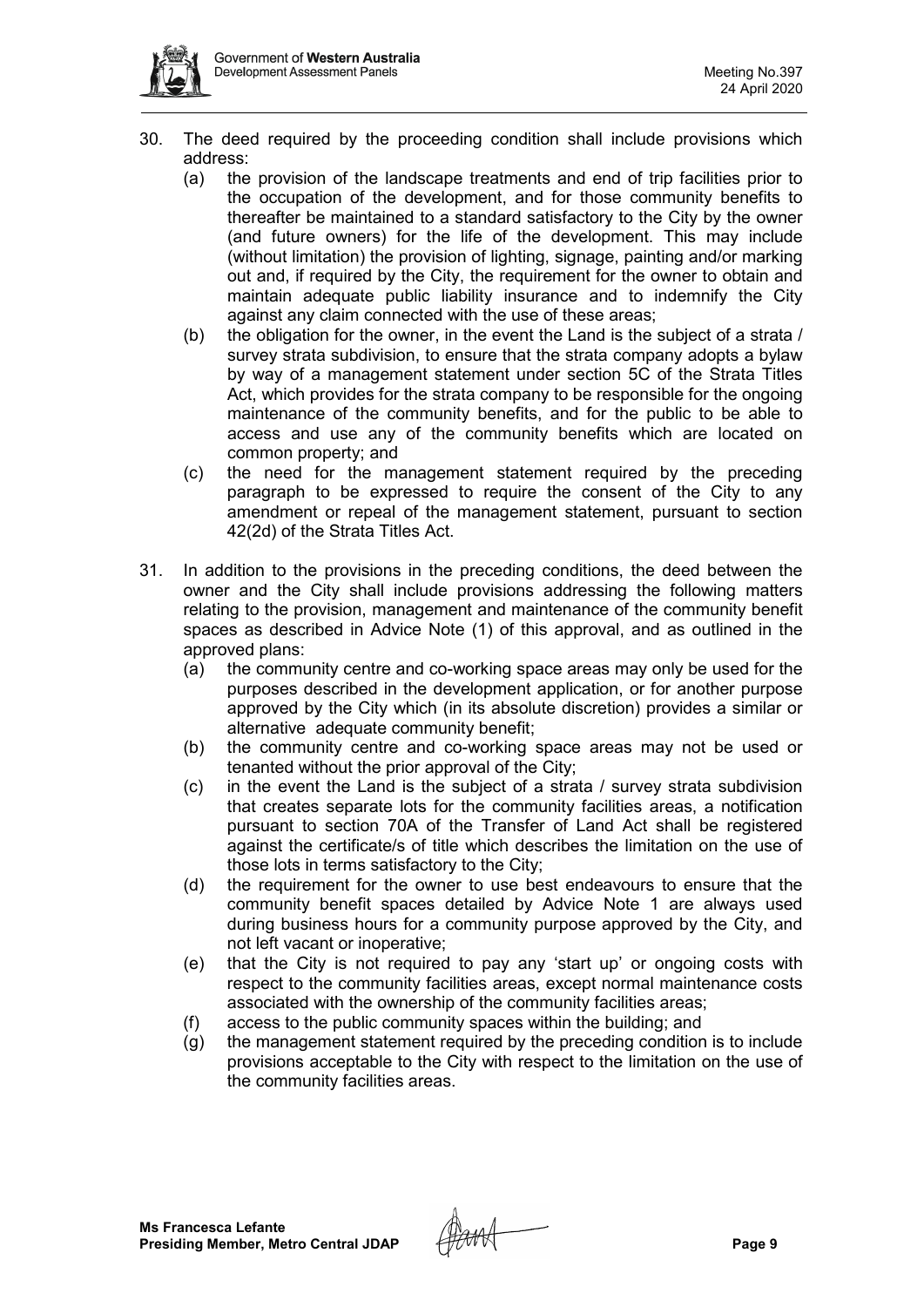

- 32. A 5 Star Green Star Design & As Built certified rating (demonstrating 'Australian Excellence') must be achieved from the Green Building Council of Australia (GBCA) Prior to the commencement of development a Green Star Registration Certificate must be submitted to the City to confirm the intention to achieve an As Built rating. This should be supported by a project plan or similar confirmation document. Within 24 months of practical completion, As Built certification must be achieved, as per the Green Star – Design & As Built requirements, and evidence of this provided and approved in writing by the City.
- 33. Prior to commencement of the development, amended plans/details shall be submitted to and approved in writing by the City to demonstrate compliance with the recommendations of the Wind Analysis Report that was provided in support of the proposed application. The amended plans/details shall include drawings, specifications and detailed wind tunnel testing. Once approved, the agreed measures shall be implemented prior to initial occupation, and retained thereafter to the ongoing satisfaction of the City.
- 34. The three commercial tenancies are approved to be used for either one of the following land uses:
	- Restaurant;
	- Small Bar;
	- Office;
	- Shop;
	- Tourist Accommodation;
	- Reception Centre;
	- Retail;
	- Educational Establishment; or
	- Civic Uses.

An amended application for Development Approval may be required for any future change of use to one of the commercial tenancies to a land use not specified above, to the satisfaction of the City.

35. This decision constitutes planning approval only and is valid for a period of four years from the date of approval. If the subject development is not substantially commenced within the four year period, the approval shall lapse and be of no further effect.

## **Advice Notes**

- 1. With respect to the Community Benefits related conditions listed above, the community benefits to be provided are as follows:
	- **Design comprising high quality active street frontages** designed in accordance with the approved plans and subject to the detailed engineering and landscaping plans referenced in the above conditions.
	- **Provision of publicly accessible garden spaces** on the ground floor and at the podium on Level 1, directly accessible via spiral stairs from Kishorn Road, clearly visible and accessible from the street;
	- **Provision of public toilets, bicycle storage and end of trip facilities provided** for as shown on the approved plan and accessible from the community amenity space on Level 1; and
	- **Provision of 147m2 of co-working space** on Level 1 to be used for community purposes along with a **120m2 Community Centre** to comprise a

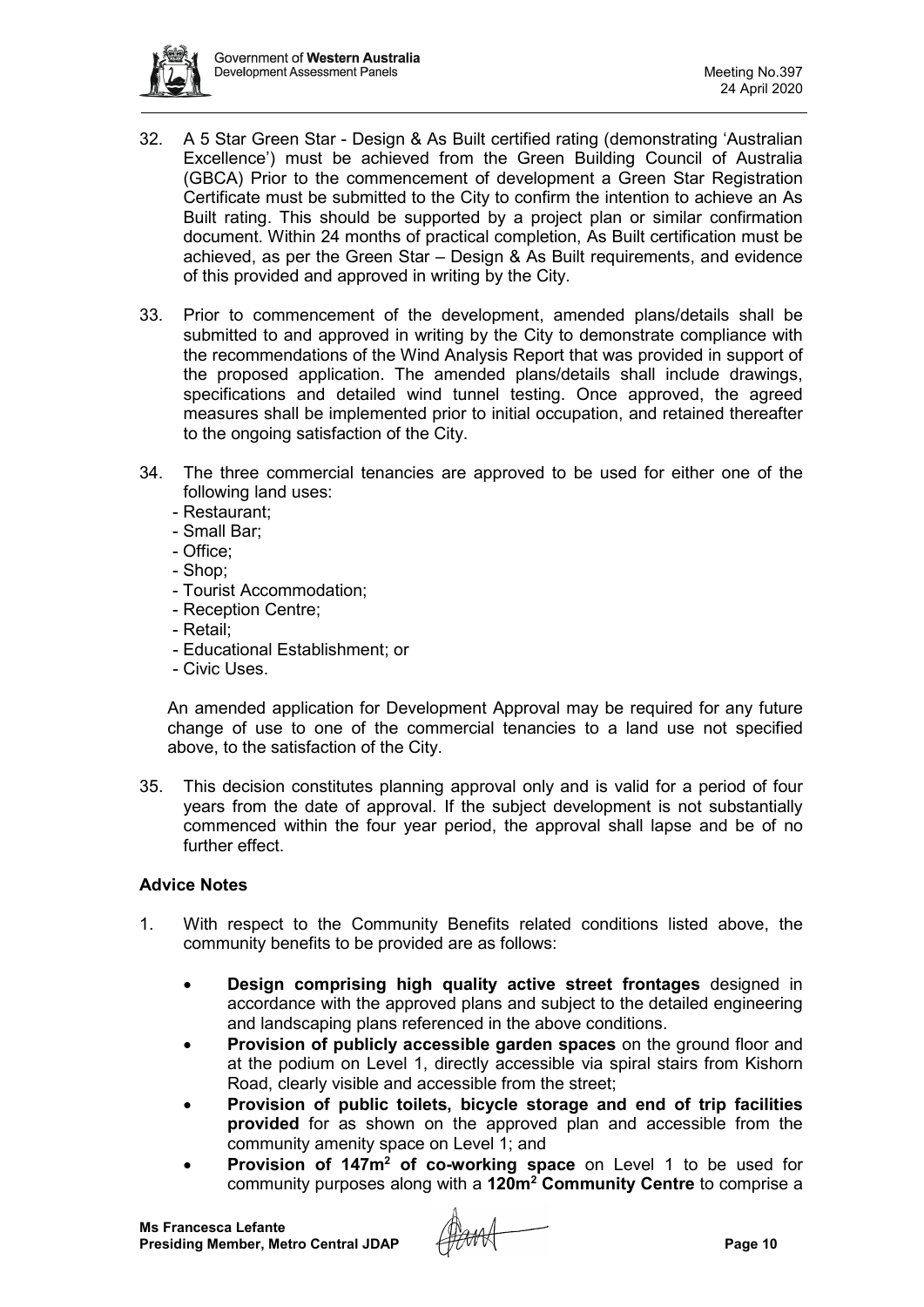

sprung floor, **kitchenette**, storage spaces and universal toilet, with associated garden and break out spaces accessed from Kishorn Road.

2. The City is responsible for the allocation of street numbers in accordance with AS/NZS 4819:2011 Geographic Information – Rural and Urban Addressing. The applicant/owner is encouraged to liaise with the City for the provision of appropriate street numbers prior to the completion of works.

#### **Environmental Health Services Advice Notes**

3. Prior to the commencement of development, an Acoustic Report shall be submitted to demonstrate that noise from all mechanical services and commercial uses that are associated with this development is capable of complying with the 'Assigned Noise Levels' contained in the *Environmental Protection (Noise) Regulations 1997* when the noise is received at a residential premises associated with this development and any neighbouring residential premises to the satisfaction of the City. Once approved, the development shall operate in accordance with the recommendations set out in the report to the satisfaction of the City.

#### **AMENDING MOTION 1**

**Moved by:** Ms Lee O'Donohue **Seconded by:** Mr John Syme

The following amendments were made en bloc:

(i) That condition 4 be amended to read as follows:

*Prior to the commencement of development an application for a certificate of occupancy being issued, Lots 311, 800 & 801 Forbes Road and Lots 802, 803 & 804 Kishorn Road, Applecross, shall be amalgamated and a new certificate of title obtained for the amalgamated lots.*

**REASON:** Condition 4 has been modified to ensure that the commencement of development is not hindered by the process of amalgamating the lots and issuing new certificates, particularly as this process can take several months to finalise.

(ii) That condition 5 be deleted and the remaining conditions be renumbered accordingly.

**REASON:** Condition 5 is a duplicate of Condition 20 and therefore is redundant.

#### **The Amending Motion was put and CARRIED (3/2).**

- For: Ms Francesca Lefante Ms Lee O'Donohue Mr John Syme
- Against: Cr Nicholas Pazolli Cr Steve Kepert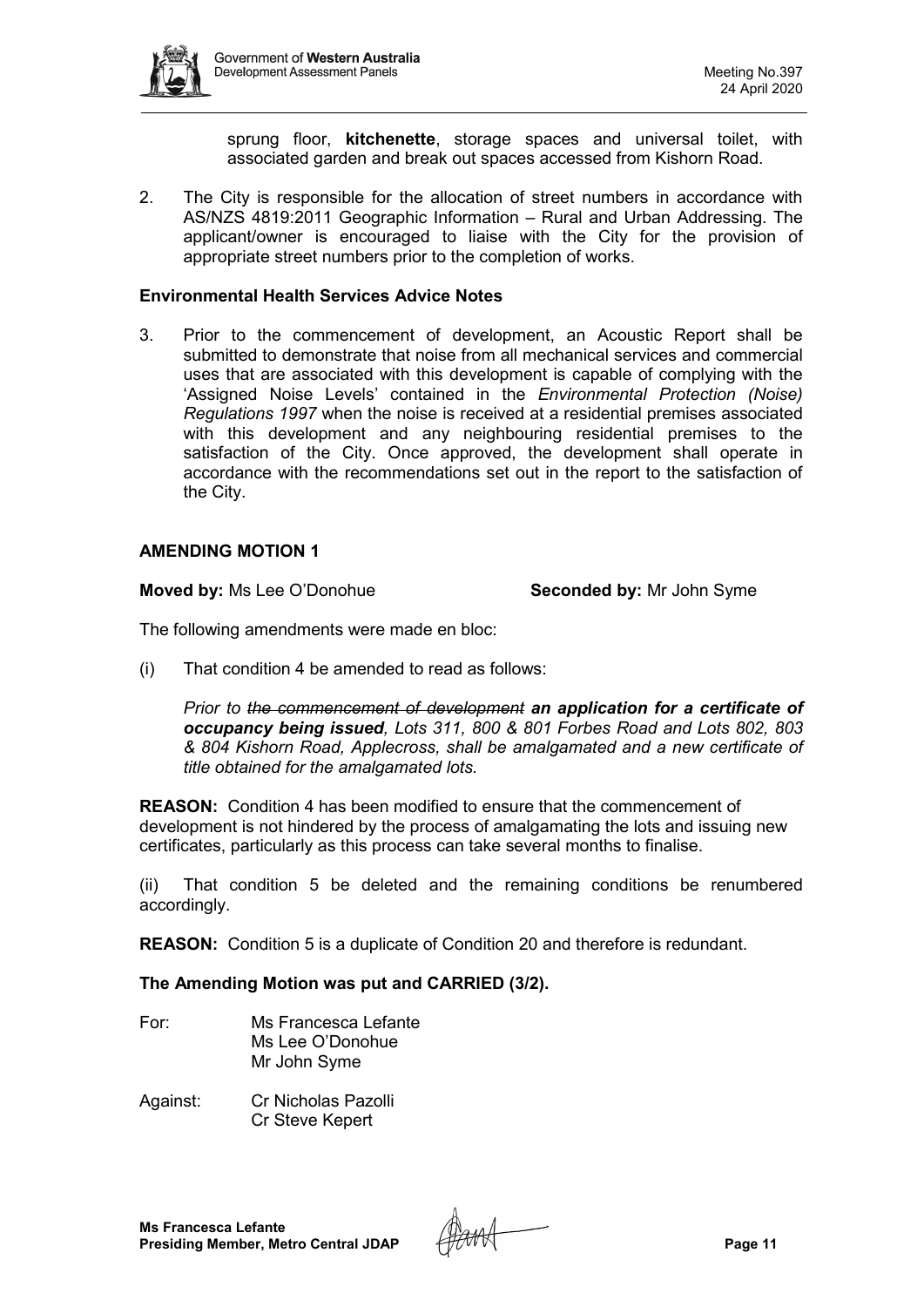

# **REPORT RECOMMENDATION (AS AMENDED)**

That the Metro Central Joint Development Assessment Panel (JDAP), pursuant to Section 31 of the *State Administrative Tribunal Act 2004* in respect of SAT application DR 59 of 2019, resolves to:

**Reconsider** its decision dated 30 October 2019 and **approve** DAP Application reference DAP/18/01534 and accompanying plans dated 12 March 2020 in accordance with Clause 68 of the *Planning and Development (Local Planning Schemes) Regulations 2015* and the provisions of the City of Melville Local Planning Scheme No. 6, subject to the following conditions:

#### **Conditions**

- 1. The development the subject of this approval must comply with the approved plans at all times unless otherwise approved in writing by the City of Melville or the Joint Development Assessment Panel.
- 2. Any development and works within Planning Control Area 117 Canning Highway between Riseley Street and Henley Street, does not form part of this approval.
- 3. All stormwater generated on site is to be retained on site.
- 4. Prior to an application for a certificate of occupancy being issued, Lots 311, 800 & 801 Forbes Road and Lots 802, 803 & 804 Kishorn Road, Applecross, shall be amalgamated and a new certificate of title obtained for the amalgamated lots.
- 5. Prior to the initial occupation of the development, all unused crossover(s) shall be removed and the kerbing and road verge reinstated at the owners cost to the satisfaction of the City.
- 6. The development shall be serviced by a concrete vehicle crossover with a maximum width of 6m and located a minimum of 2m away from the outside of the trunk of any street tree. The crossover is to be constructed prior to the initial occupation of the development in accordance with the City's specifications, to the satisfaction of the City.
- 7. Any roof mounted or freestanding plant or equipment shall be located and/or screened so as not to be visible from the surrounding street(s) or other buildings to the satisfaction of the City.
- 8. Prior to the commencement of development, details of the exterior colours, materials and finishes are to be submitted to and approved in writing by the City. The development shall thereafter be constructed in accordance with those approved details.
- 9. In accordance with City of Melville Local Planning Policy *LPP 2.1 - Non-*Residential *Development*, the removal of, or permanent covering of shopfront windows and openings and the use of reflective or heavily tinted glazing at ground floor level is not permitted.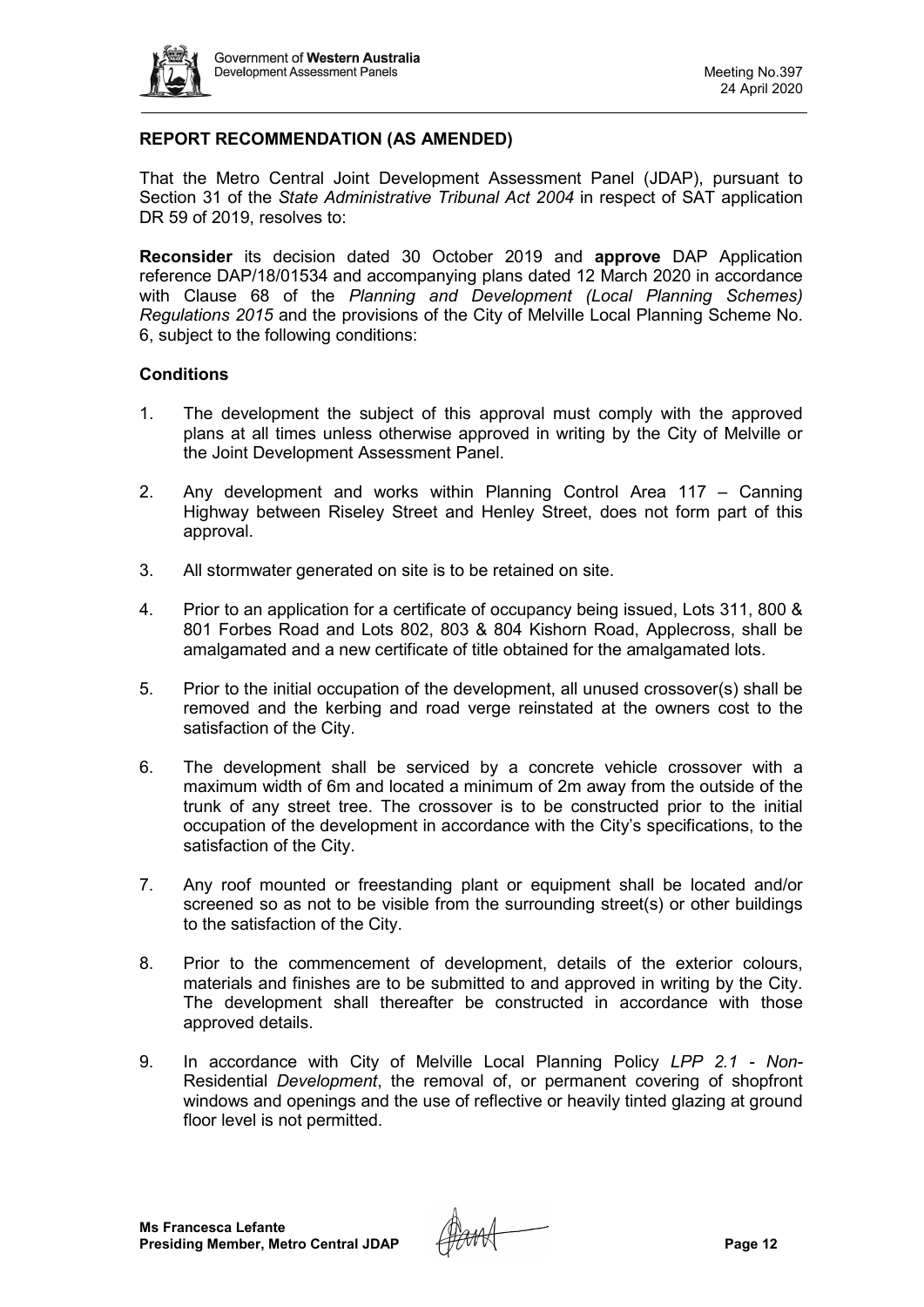

- 10. Prior to the commencement of development, a Landscape Management Plan shall be submitted to and approved in writing by the City. This document shall incorporate but not be limited to the following:
	- (a) Details with regard to access and maintenance;
	- (b) The location, number and type of proposed plants;
	- (c) Description of the planting method and likely plant replacement regime; and
	- (d) Details of roles and responsibilities for ongoing maintenance.
- 11. Prior to the commencement of development, a detailed landscaping, civil and reticulation plans for the subject site and road verges, including the proposed set down/pick up bay and footpaths adjacent to the site shall be submitted to and approved in writing by the City. The landscaping plan is to include details of (but not limited to):
	- (a) The location, number and type of proposed trees and shrubs including planter size and planting density;
	- (b) Any lawns to be established;
	- (c) Any existing vegetation and/or landscaped areas to be retained; and
	- (d) Any verge treatments.

The approved landscaping and reticulation plan shall be fully implemented within the first available planting season after the initial occupation of the development and maintained thereafter for the life of the development, to the satisfaction of the City. Any species which fail to establish within the first two planting seasons following implementation shall be replaced in accordance with the City's requirements.

Having regard to condition 2 any proposed landscaping works within the PC117 may require separate development approval from the Department of Planning Lands and Heritage prior to commencement.

- 12. The development shall operate in accordance with the recommendations set out in the Acoustic Report by Floth dated 5 September 2018 to the satisfaction of the City.
- 13. Prior to the initial occupation of the development, a revised Waste Management Plan shall be submitted to and approved in writing by the City. The Waste Management Plan shall be prepared in accordance with the revised Local Planning Policy LPP1.3 Waste and recyclables collection for multiple dwellings, mixed use development and non-residential development. An amended application for Development Approval may be required. Once occupied, the development shall operate in accordance with the approved Waste Management Plan, to the ongoing satisfaction of the City.
- 14. Prior to the commencement of development and in accordance with Local Planning Policy *LPP1.4 Provision of Art in Development Proposals* and Element 17 of the Canning Bridge Activity Centre Plan, a public art proposal shall be submitted to and approved in writing by the City in consultation with the City's Public Art Panel. Once approved, the public art shall be installed prior to the initial occupation of the development and thereafter be maintained for the life of the development to the satisfaction of the City. Alternatively, the public art contribution may be satisfied by a cash-in-lieu payment at the same rate, made prior to the commencement of works.

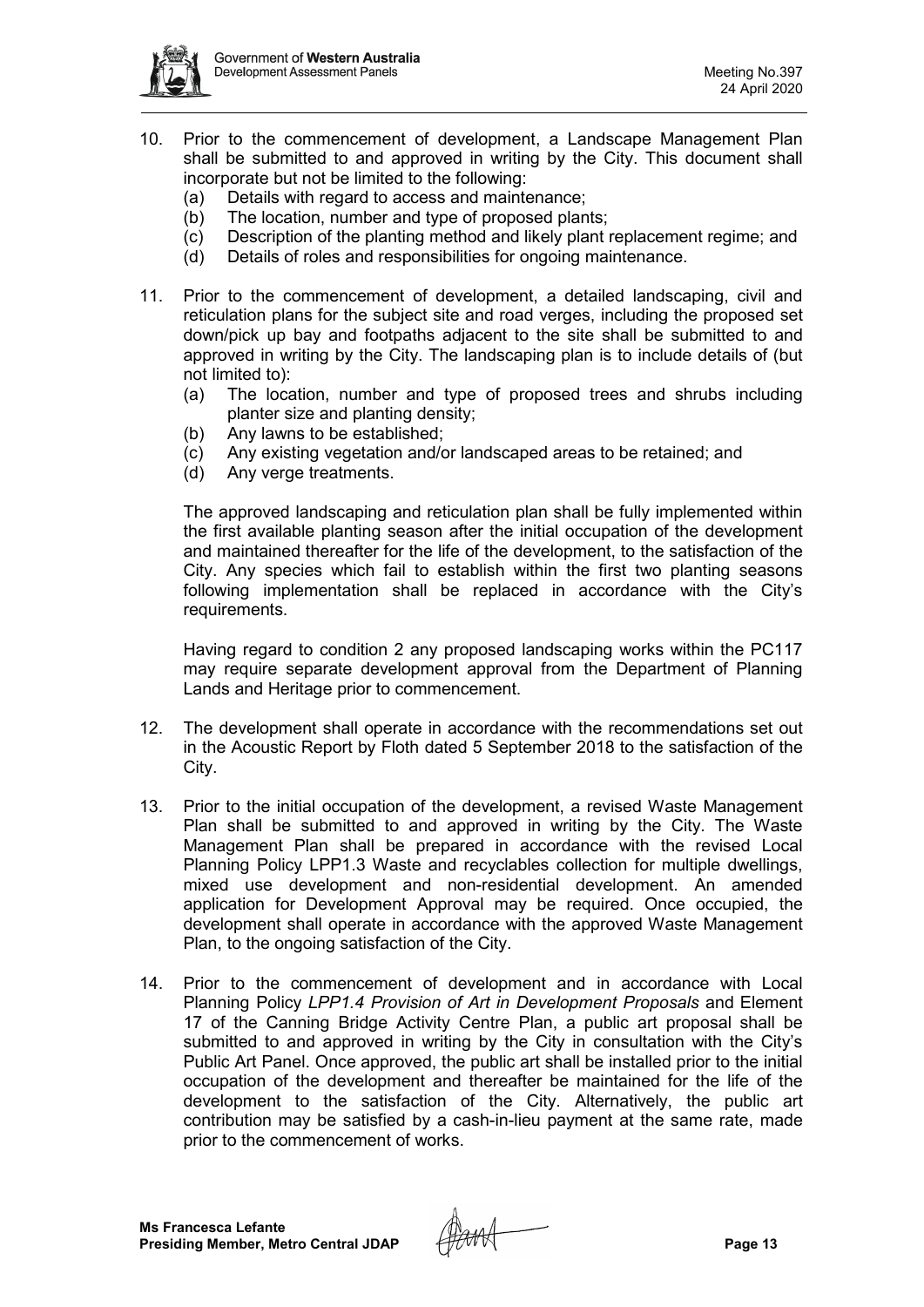

- 15. Temporary structures, such as prefabricated or demountable offices, portable toilets and skip bins necessary to facilitate storage, administration and construction activities are permitted to be installed within the property boundaries of the subject site(s) for the duration of the construction period. These structures are to be located so not to obstruct vehicle sight lines of the subject site, the adjacent road network or of adjoining properties to the satisfaction of the City and are to be removed prior to initial occupation of the development.
- 16. No less than 30 days prior to the commencement of development, a Construction Management Plan shall be prepared and provided to the City for consideration and approval. The Construction Management Plan shall detail how the construction of the development will be managed, and shall include, but not be limited to, the following:
	- public safety and site security;
	- hours of operation;
	- noise and vibration controls:
	- air and dust management:
	- stormwater, groundwater and sediment control;
	- waste and material disposal;
	- Traffic Management Plans prepared by an accredited personnel for the various phases of the construction, including any proposed road closures;
	- the parking arrangements for contractors and sub-contractors;
	- on-site delivery times and access arrangements;
	- the storage of materials and equipment on site (no storage of materials on the verge will be permitted); and
	- any other matters likely to impact upon the surrounding properties or road reserve.

Once approved, the development is to be constructed in accordance with the Construction Management Plan to the satisfaction of the City.

- 17. Lighting is to be provided to all car parking areas and the exterior entrances to all buildings in accordance with Australian Standard AS 1158.3.1 (Cat. P). All external lighting shall be provided such that the light source does not compromise safety and/or amenity.
- 18. Prior to the commencement of development, the street trees to be retained within the verge are to be protected through the installation of a Tree Protection Zone (TPZ). Each TPZ is to be installed as per Australian Standard AS4970-2009 and in accordance with the following criteria to the satisfaction of the City:
	- A free-standing mesh fence erected around each street tree with a minimum height of 1.8m and a 2m minimum radius measured from the outside of the trunk of each tree.
	- If an approved crossover, front fence, footpath, road or similar is located within the 2m radius, the TPZ fencing shall be amended to be the minimum distance necessary to allow the works to be completed.
	- Fixed signs are to be provided on all visible sides of the TPZ fencing clearly stating 'Tree Protection Zone – No Entry'.
	- The following actions shall not be undertaken within any TPZ:
		- Storage of materials, equipment fuel, oil dumps or chemicals
			- Servicing and refuelling of equipment and vehicles
		- Attachment of any device to any tree (including signage, temporary service wires, nails, screws, winches or any other fixing device)
		- Open-cut trenching or excavation works (whether or not for laying of

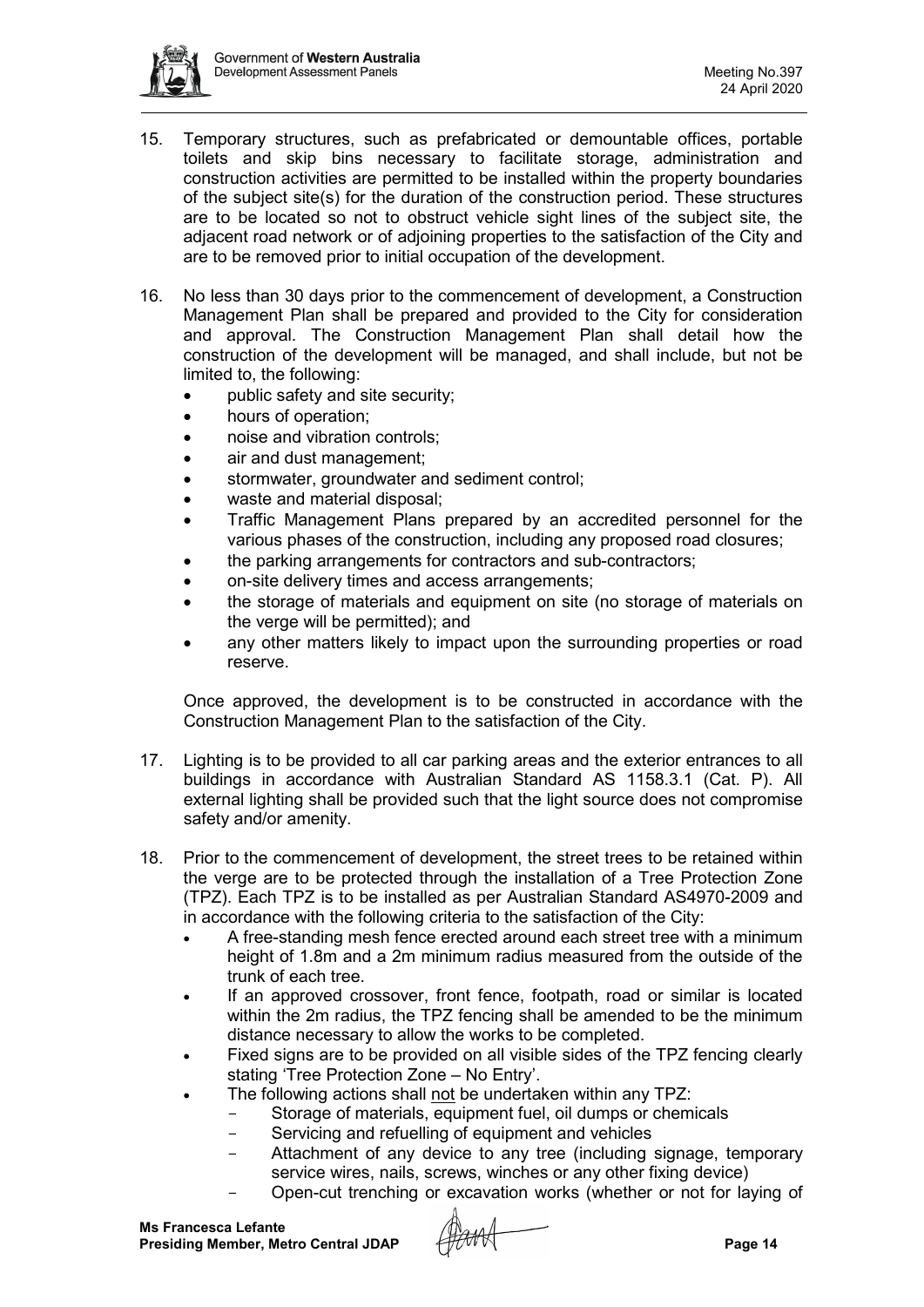

- services)
- Changes to the natural ground level of the verge<br>- Location of any temporary buildings including por
- Location of any temporary buildings including portable toilets
- The unauthorised entry by any person, vehicle or machinery
- No unauthorised pruning of the canopy or roots of any Street Tree is permissible under the City of Melville's Street Tree Policy CP-029. Pruning may only be undertaken by the City's approved contractors following a written submission to and approval by the City.

Once erected to the required standard, the TPZ shall be maintained in good condition to the satisfaction of the City and may only be removed upon completion of the construction phase.

- 19. Prior to the initial occupation of the development, all parking bays, manoeuvring areas, driveways and points of ingress and egress shall be provided in accordance with the approved plans to the satisfaction of the City. The bays shall thereafter be retained for the life of the development.
- 20. Prior to the commencement of development, a Management Plan for the control of deliveries to and from the site shall be submitted to and approved in writing by the City. The Management Plan shall be prepared to ensure that all service vehicles entering and exiting the site do so in forward motion. The development shall operate in accordance with the approved Management Plan for the lifetime of the development to the satisfaction of the City.
- 21. Prior to the commencement of development, a Road Safety Audit shall be submitted to and approved in writing by the City in accordance with the City's Road Safety Audit Policy. Recommendations of the RSA to be incorporated into the design to the satisfaction of the City.
- 22. Where a driveway meets the street, walls or fencing within sight line areas are to meet the requirements contained under clause 5 of Local Planning Policy LPP3.1 Residential Development, to the satisfaction of the City.
- 23. Prior to the commencement of development, detailed drawings shall be provided to and approved by the City, in relation to the proposed streetscape improvements not within Planning Control Area 117, including street furniture and landscaping.
- 24. Prior to the occupation of development, a signage strategy shall be submitted to and approved in writing by the City. The strategy shall demonstrate how the future signage requirements for all uses are to be accommodated. Once approved, the signage strategy will inform the future assessment of applications for signage on the development.
- 25. Prior to the commencement of development, a way-finding strategy shall be submitted to and approved in writing by the City. The approved strategy shall be implemented prior to initial occupation.
- 26. Prior to commencement of the development, detailed fit out plans for the proposed community centre shall be submitted to and approved in writing by the City.

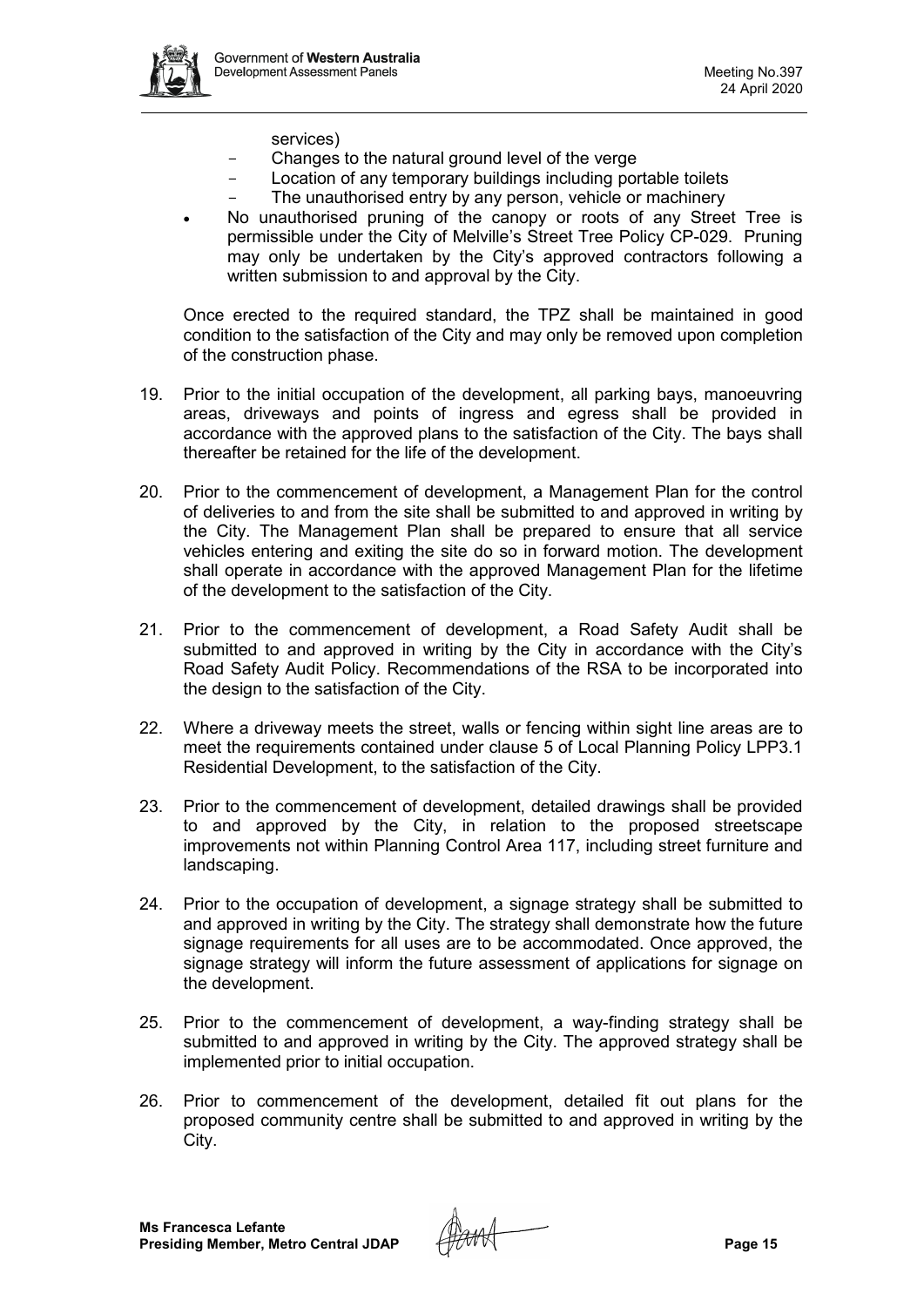

- 27. Subject to the other conditions of this approval, the community benefit items described by Advice Note (1), and as shown on the plans hereby approved must be provided and maintained throughout the life of the development by the owner (from time to time) of the land at Lots 311, 800 and 1061 (Nos. 10, 12 & 14) Forbes Road and Lots 802, 803 & 804 (Nos. 40A, 40B & 40C) Kishorn Road, Applecross. The obligation on the owner to maintain the community benefits will continue notwithstanding the Land may be subsequently subject to a strata title or other form of subdivision.
- 28. In order to secure the provision and ongoing maintenance of the community benefits, the owner of the Land must enter into a deed with the City of Melville (City). The deed:
	- (a) must be signed by the owner before any use authorised by this approval is commenced;
	- (b) is to be prepared by the City's solicitors on the City's instructions at the owner's cost;
	- (c) allow where necessary for an absolute caveat to be lodged in favour of the City against the certificates of title;
	- (d) shall make provision for the matters described in the following conditions; and
	- (e) shall include other provisions necessary or convenient for the purpose of ensuring the community benefits are provided, managed and maintained.
- 29. The deed required by the proceeding condition shall include provisions which address:
	- (a) the provision of the landscape treatments and end of trip facilities prior to the occupation of the development, and for those community benefits to thereafter be maintained to a standard satisfactory to the City by the owner (and future owners) for the life of the development. This may include (without limitation) the provision of lighting, signage, painting and/or marking out and, if required by the City, the requirement for the owner to obtain and maintain adequate public liability insurance and to indemnify the City against any claim connected with the use of these areas;
	- (b) the obligation for the owner, in the event the Land is the subject of a strata / survey strata subdivision, to ensure that the strata company adopts a bylaw by way of a management statement under section 5C of the Strata Titles Act, which provides for the strata company to be responsible for the ongoing maintenance of the community benefits, and for the public to be able to access and use any of the community benefits which are located on common property; and
	- (c) the need for the management statement required by the preceding paragraph to be expressed to require the consent of the City to any amendment or repeal of the management statement, pursuant to section 42(2d) of the Strata Titles Act.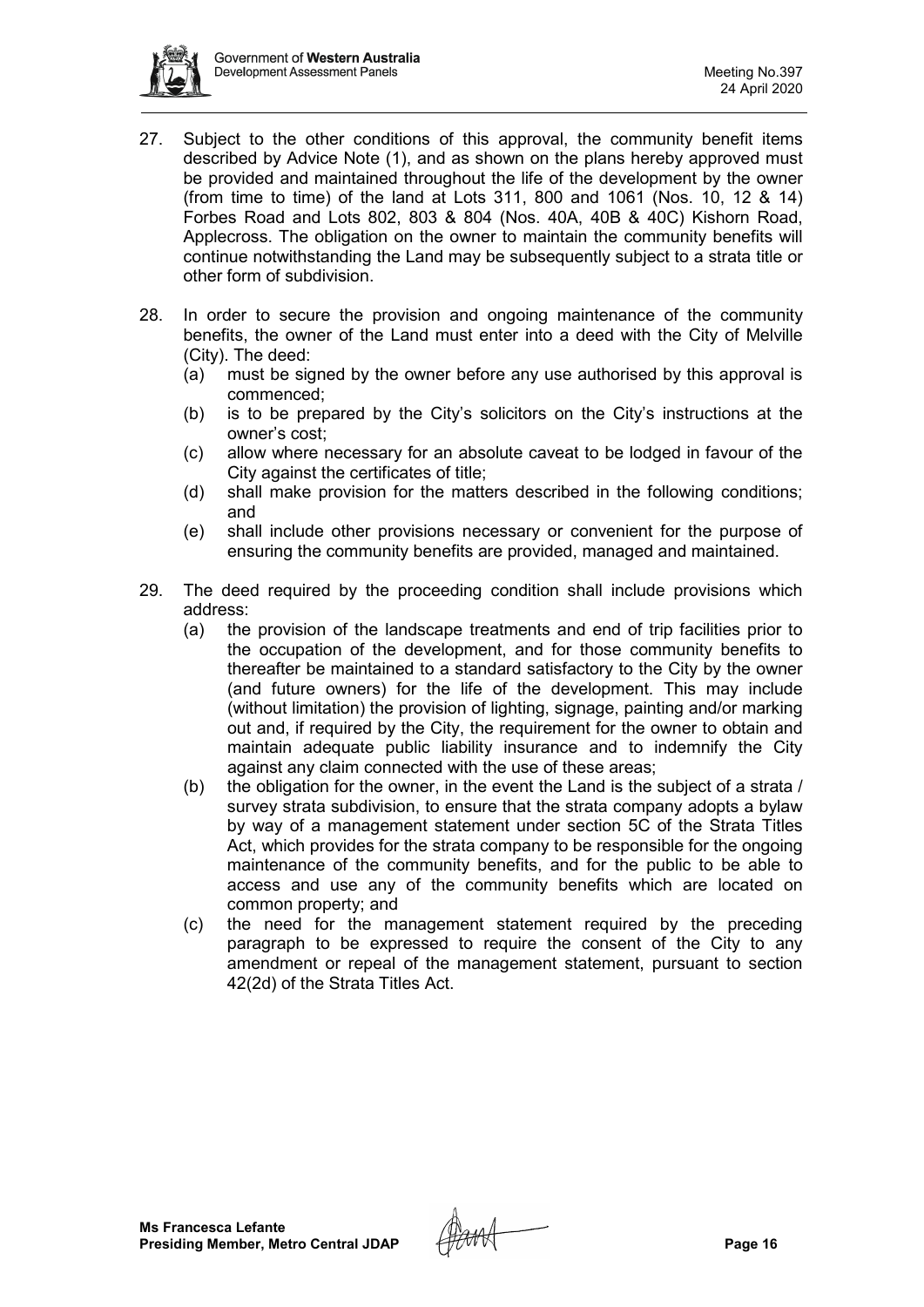

- 30. In addition to the provisions in the preceding conditions, the deed between the owner and the City shall include provisions addressing the following matters relating to the provision, management and maintenance of the community benefit spaces as described in Advice Note (1) of this approval, and as outlined in the approved plans:
	- (a) the community centre and co-working space areas may only be used for the purposes described in the development application, or for another purpose approved by the City which (in its absolute discretion) provides a similar or alternative adequate community benefit;
	- (b) the community centre and co-working space areas may not be used or tenanted without the prior approval of the City;
	- (c) in the event the Land is the subject of a strata / survey strata subdivision that creates separate lots for the community facilities areas, a notification pursuant to section 70A of the Transfer of Land Act shall be registered against the certificate/s of title which describes the limitation on the use of those lots in terms satisfactory to the City;
	- (d) the requirement for the owner to use best endeavours to ensure that the community benefit spaces detailed by Advice Note 1 are always used during business hours for a community purpose approved by the City, and not left vacant or inoperative;
	- (e) that the City is not required to pay any 'start up' or ongoing costs with respect to the community facilities areas, except normal maintenance costs associated with the ownership of the community facilities areas;
	- (f) access to the public community spaces within the building; and
	- (g) the management statement required by the preceding condition is to include provisions acceptable to the City with respect to the limitation on the use of the community facilities areas.
- 31. A 5 Star Green Star Design & As Built certified rating (demonstrating 'Australian Excellence') must be achieved from the Green Building Council of Australia (GBCA) Prior to the commencement of development a Green Star Registration Certificate must be submitted to the City to confirm the intention to achieve an As Built rating. This should be supported by a project plan or similar confirmation document. Within 24 months of practical completion, As Built certification must be achieved, as per the Green Star – Design & As Built requirements, and evidence of this provided and approved in writing by the City.
- 32. Prior to commencement of the development, amended plans/details shall be submitted to and approved in writing by the City to demonstrate compliance with the recommendations of the Wind Analysis Report that was provided in support of the proposed application. The amended plans/details shall include drawings, specifications and detailed wind tunnel testing. Once approved, the agreed measures shall be implemented prior to initial occupation, and retained thereafter to the ongoing satisfaction of the City.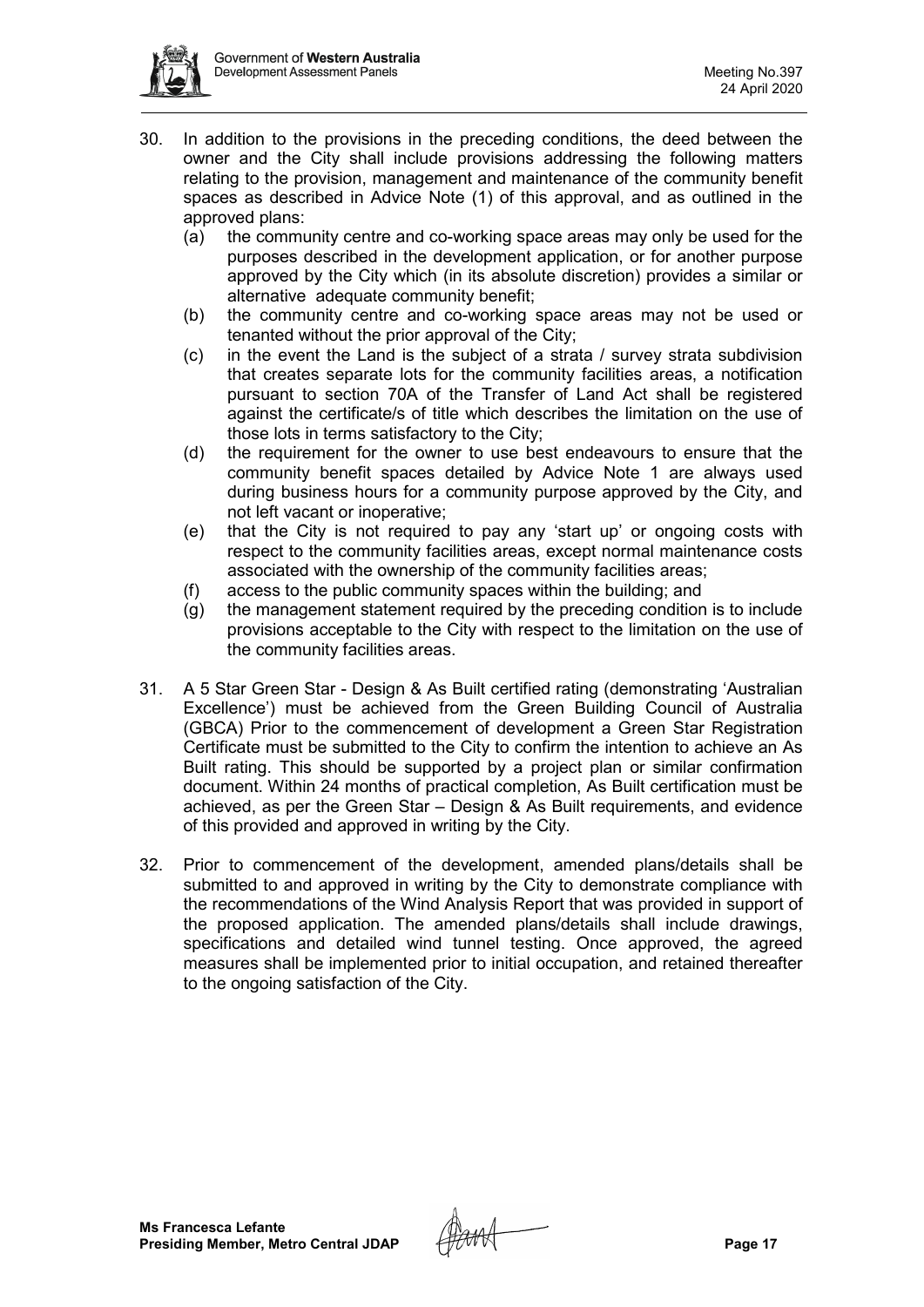

- 33. The three commercial tenancies are approved to be used for either one of the following land uses:
	- Restaurant;
	- Small Bar;
	- Office;
	- Shop;
	- Tourist Accommodation;
	- Reception Centre;
	- Retail;
	- Educational Establishment; or
	- Civic Uses.

An amended application for Development Approval may be required for any future change of use to one of the commercial tenancies to a land use not specified above, to the satisfaction of the City.

35. This decision constitutes planning approval only and is valid for a period of four years from the date of approval. If the subject development is not substantially commenced within the four year period, the approval shall lapse and be of no further effect.

# **Advice Notes**

- 1. With respect to the Community Benefits related conditions listed above, the community benefits to be provided are as follows:
	- **Design comprising high quality active street frontages** designed in accordance with the approved plans and subject to the detailed engineering and landscaping plans referenced in the above conditions.
	- **Provision of publicly accessible garden spaces** on the ground floor and at the podium on Level 1, directly accessible via spiral stairs from Kishorn Road, clearly visible and accessible from the street;
	- **Provision of public toilets, bicycle storage and end of trip facilities provided** for as shown on the approved plan and accessible from the community amenity space on Level 1; and
	- **Provision of 147m<sup>2</sup> of co-working space** on Level 1 to be used for community purposes along with a **120m2 Community Centre** to comprise a sprung floor, **kitchenette**, storage spaces and universal toilet, with associated garden and break out spaces accessed from Kishorn Road.
- 2. The City is responsible for the allocation of street numbers in accordance with AS/NZS 4819:2011 Geographic Information – Rural and Urban Addressing. The applicant/owner is encouraged to liaise with the City for the provision of appropriate street numbers prior to the completion of works.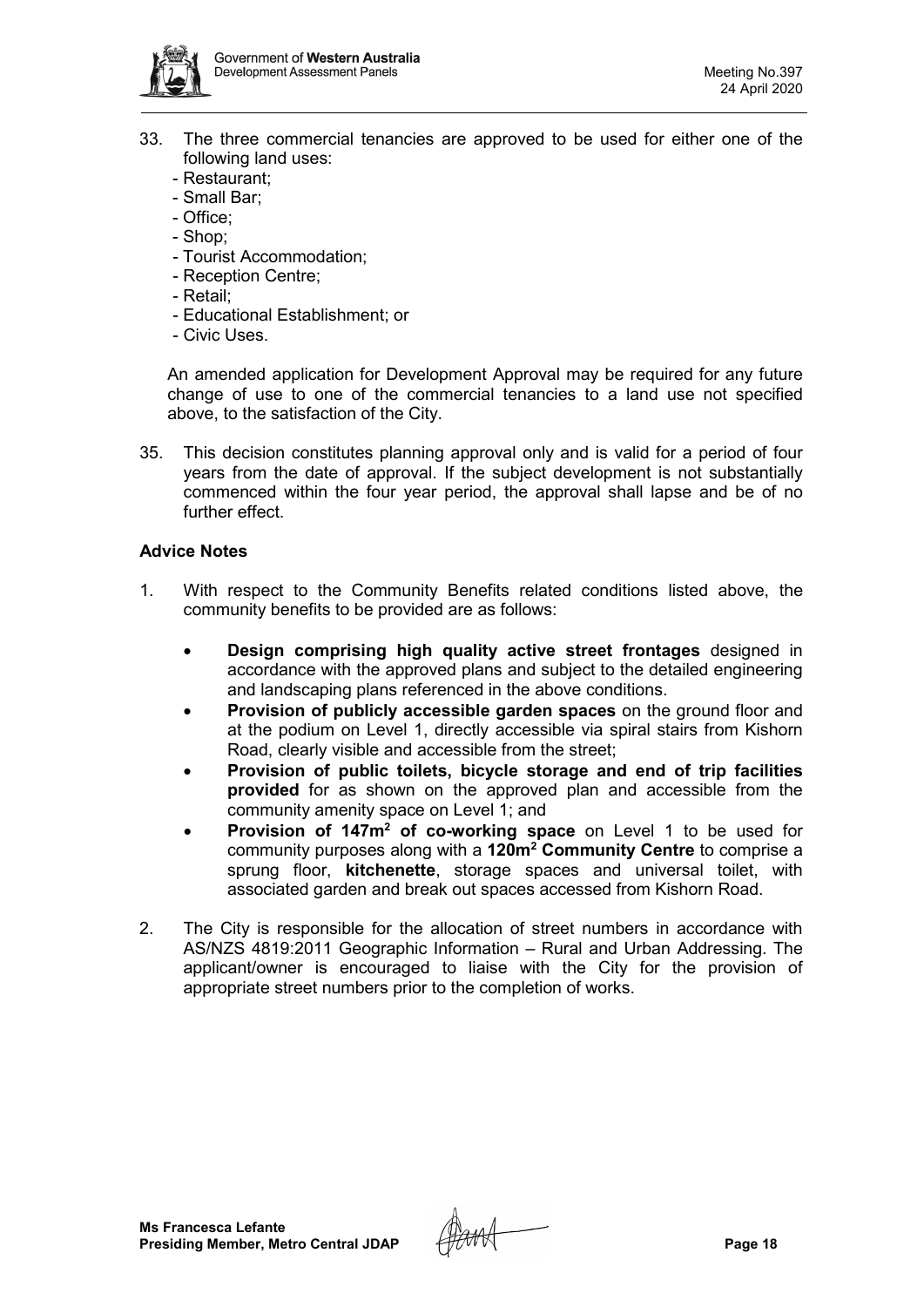

## **Environmental Health Services Advice Notes**

3. Prior to the commencement of development, an Acoustic Report shall be submitted to demonstrate that noise from all mechanical services and commercial uses that are associated with this development is capable of complying with the 'Assigned Noise Levels' contained in the *Environmental Protection (Noise) Regulations 1997* when the noise is received at a residential premises associated with this development and any neighbouring residential premises to the satisfaction of the City. Once approved, the development shall operate in accordance with the recommendations set out in the report to the satisfaction of the City.

#### **The Report Recommendation (as amended) was put and CARRIED (3/2)**

- For: Ms Francesca Lefante Ms Lee O'Donohue Mr John Syme
- Against: Cr Nicholas Pazolli Cr Steve Kepert

**REASON:** The majority of the panel supported the proposal on the basis that it is consistent with the objectives and guidelines of the Canning Bridge Activity Centre Plan. The podium design responds positively to the site's context with the active streetscape, pedestrian environment, landscaping and setbacks achieving an appropriate interface with the lower intensity to the west. The incorporation of a mezzanine level on the fourth floor is considered to satisfy CBACP amendments.

The panel considered the design exemplary and innovative as indicated by the Design Review Panel through the incorporation of 3 tower elements setback from the podium levels. The additional building height bonus of 3 storeys sought was supported and considered proportionate to the amount, size, location and variety of community benefit spaces are appropriate and achieved the requirements of Element 22,

| <b>Current SAT Applications</b>       |                              |                                |  |  |
|---------------------------------------|------------------------------|--------------------------------|--|--|
| <b>LG Name</b>                        | <b>Property Location</b>     | <b>Application Description</b> |  |  |
| City of                               | Nos. 10, 12 & 14 (Lots       | 20 Storey Mixed-Use            |  |  |
| <b>Melville</b>                       | 311.                         | Development comprising 97      |  |  |
|                                       | 800 & 801) Forbes            | Multiple Dwellings,            |  |  |
|                                       | Road and Nos. 40A,           | 15 Short Stay                  |  |  |
|                                       | 40B & 40C                    | <b>Accommodation Units</b>     |  |  |
|                                       | (Lots 802, 803 & 804)        | and 5 Non-Residential          |  |  |
|                                       | Kishorn Road, Applecross     | tenancies (Office,             |  |  |
|                                       |                              | Restaurant,                    |  |  |
|                                       |                              | Shop and 2 Co-Working          |  |  |
|                                       |                              | Spaces)                        |  |  |
| City of                               | Lots 2-20 (72-74) Mill Point | 36 Level (118.2m)              |  |  |
| South Perth                           | Road, South Perth            | <b>Mixed Use Development</b>   |  |  |
| Lot 20 (10) Hendra Street,<br>City of |                              | 14 Multiple Dwellings          |  |  |
| <b>Belmont</b>                        | Cloverdale                   |                                |  |  |

The Presiding Member noted the following State Administrative Tribunal Applications -